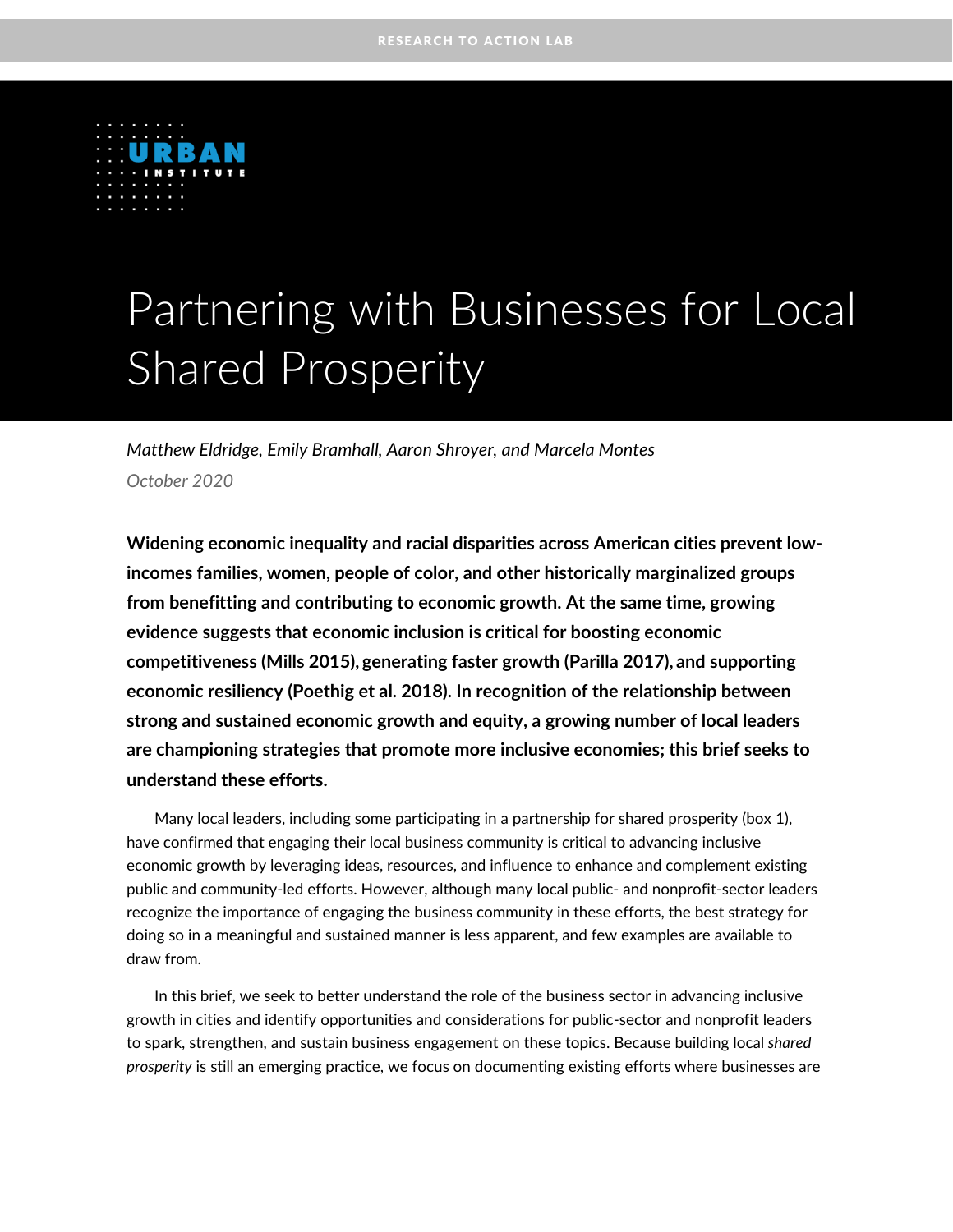taking a leading role in advancing economic inclusion and supporting community development. By looking at how these efforts are structured and exploring the motivations driving businesses to participate, we offer descriptive observations complemented by insights on how local leaders can engage businesses. We conclude with high-level reflections on how business leaders can deepen their support for local shared prosperity.

### BOX 1

### **Shared Prosperity Partnership**

The Shared Prosperity Partnership—a collaboration of the Kresge Foundation, the Brookings Institution's Metropolitan Policy Program, the Urban Institute, and Living Cities—supports a network of local leaders from government, community foundations, civic councils, or community-based organizations in eight cities across the country who are seeking to promote inclusive economic growth and reduce stark racial inequities. Nationally, the Shared Prosperity Partnership elevates promising models through publications, public forums, and a national summit to spark dialogue among practitioners and support evidence-based policy at the state and national levels. For more, see the Shared Prosperity Partnership page on the Urban website: [https://www.urban.org/policy](https://www.urban.org/policy-centers/research-action-lab/projects/shared-prosperity-partnership)[centers/research-action-lab/projects/shared-prosperity-partnership.](https://www.urban.org/policy-centers/research-action-lab/projects/shared-prosperity-partnership)

### **Methodology and Approach**

Building on a request from Shared Prosperity Partnership local partners, our research seeks to find examples of businesses collaborating with each other (or with other sectors) to advance inclusive economic growth and, if found, whether actionable lessons can be drawn from those examples.

Within this goal are three important questions:

- 1. What are the distinguishing features of these partnerships or collaborative efforts, and are there any trends to those features?
- 2. What motivates businesses to engage in or lead collaborative efforts to address socioeconomic disparities in their cities or regions?
- 3. What practical insights can local shared-prosperity champions draw from these efforts to engage businesses on inclusive economic growth?

To begin our research and to refine our questions, we conducted scoping interviews with select Shared Prosperity Partnership local and national partners and followed with a review of literature on collaborative efforts to advance economic inclusion, the evolution of the social responsibility of businesses (box 2), and existing and emergent models of engaging business leaders on local inclusive growth.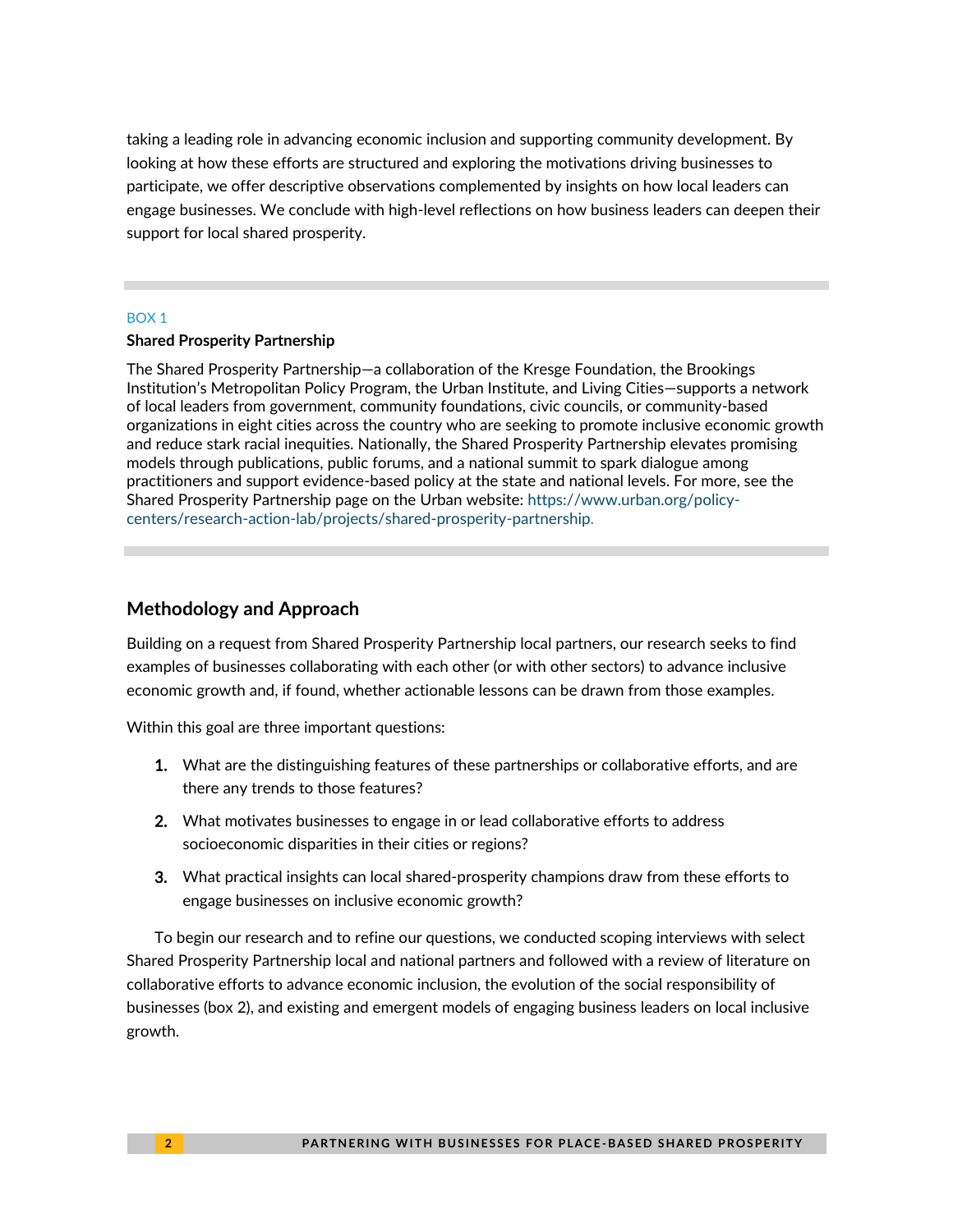We then conducted a scan of collaboratives and partnerships (across the 50 largest censusdesignated metropolitan statistical areas) 1 that engage business leaders to address place-based socioeconomic disparities. We rounded out this scan by examining three partnerships and their different approaches in greater depth, including by conducting a series of semistructured interviews with key stakeholders in each.<sup>2</sup> These examples provide insights on the motivations and execution of business partnerships in place-based social and economic issues and demonstrate the range of approaches business partnerships can take.

#### BOX 2

 $\mathcal{L}_{\mathcal{A}}$ 

#### **Brief History of the Evolution of Corporate Social Responsibility**

Evidence of business concern for social outcomes can be traced back centuries (Latapí Agudelo et al. 2019), but modern roles began to take shape in the early 20th century, with early corporate philanthropy directed toward charities, social causes, and increasingly, "community chests" (today's United Way). The post–World War II period, during which the US underwent tremendous economic growth, saw the introduction of the term "corporate social responsibility," or CSR (Latapí Agudelo et al. 2019), to describe both a distinct field of practice and a tool to legitimize corporate philanthropy as a means of preserving the free enterprise system (Soskis 2010). However, the early years of CSR were "more talk than action" (Carroll 2008).

This began to change in the 1970s and 1980s as business leaders and society at large began putting pressure on companies to acknowledge and address their impacts. Consistent with the zeitgeist of social and environmental movements of the era, pushed by consumer advocates and others, some business leaders began reinterpreting earlier traditions of "corporate statesmanship" to better understand their role in helping address issues such as poverty and urban blight as well as companies' broader impact on society (Carroll 2008; Soskis 2010). Interest in CSR was further fueled through compliance with new environmental, employment, and consumer safety laws; increased focus on business ethics; and efforts to formalize CSR through principles, policies, and processes (Carroll 2008).

This growing interest encountered resistance from some in the business community who saw the concept of social responsibility as incompatible with generating shareholder value. Economist Milton Friedman famously stated that "few trends could so thoroughly undermine the very foundations of our free society as the acceptance by corporate officials of a social responsibility other than to make as much money for their stockholders as possible" (Friedman 1962).<sup>a</sup> In any event, CSR during the 1970s and 80s remained, as before, largely ad hoc and divorced from corporate strategy decisions and business management practices (Carroll 2008).

By the 1990s and early 2000s, growing concern with the global impact of companies and consumers, an increased use of CSR for reputation management, and recognition that the private sector (and an embrace of market-based methods to promote social change) was critical to global development all meant that CSR efforts increasingly focused on globally relevant issues such as sustainability and tied CSR into business strategies more broadly (Carroll 2008, 37–39; Latapí Agudelo et al. 2019, 9). In recent years, there has been a renewed focus on place-based efforts and growing interest in collaborative models that emphasize collective action and shared value creation. $^{\rm b}$  Shared value creation in particular is popularizing a vision of corporate responsibility that extends beyond profit maximization to consider responsibility to a wide range of stakeholders, including the communities in which companies operate. As one visible example, in 2019, the Business Roundtable, an association of CEOs of major US companies, updated its Statement on the Purpose of a Corporation to reflect that corporations are responsible not just to shareholders but also to customers, employees, suppliers, and communities.<sup>c</sup> Although some have applauded this public commitment to CSR, others have regarded it more skeptically, pointing out that it hasn't been accompanied by clear changes in policy or action. $d$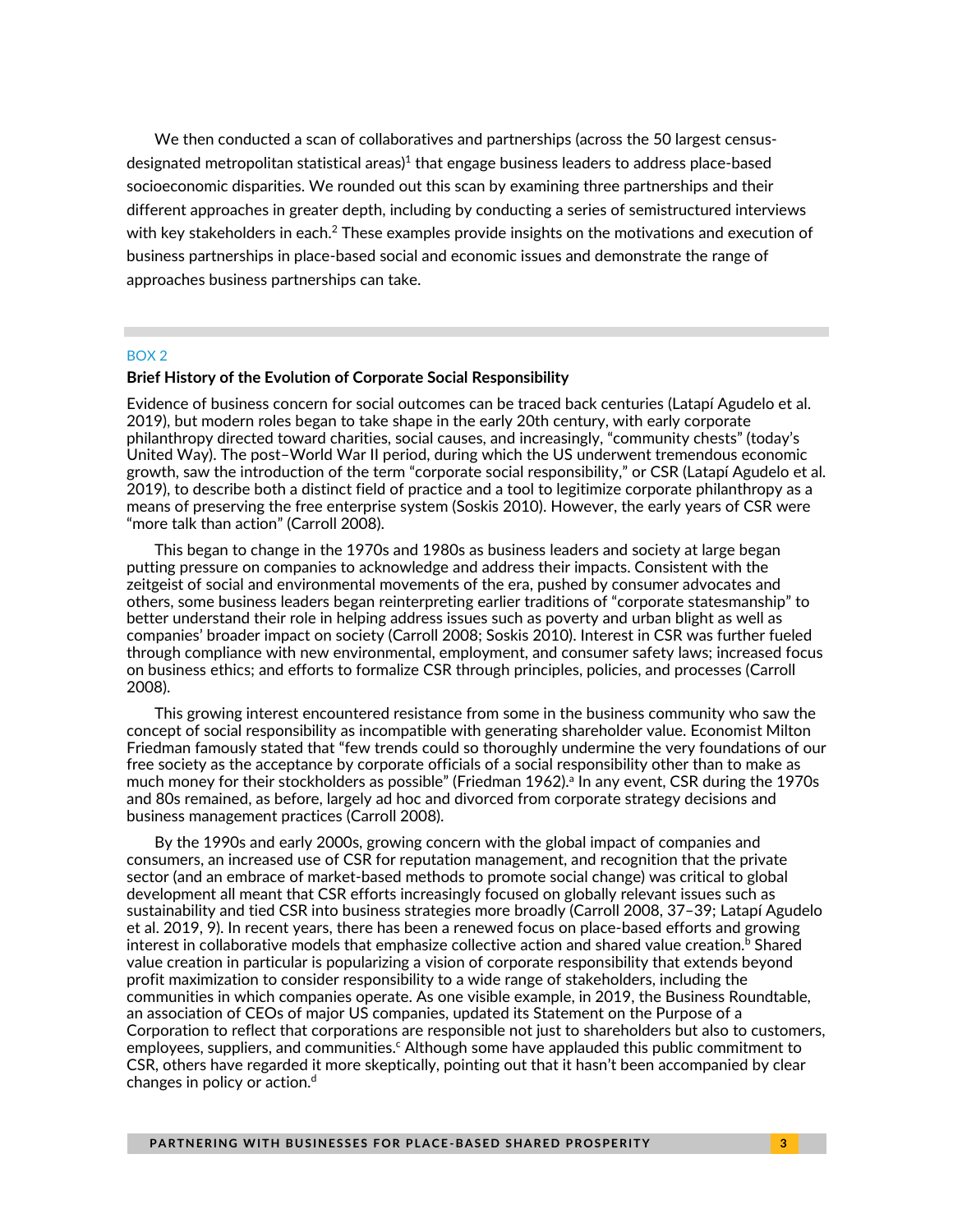Some private companies are identifying opportunities where core business activities overlap with community needs and are subsequently developing new business lines to serve these needs (e.g., new financial products for low-income customers). $e$  Finally, corporations appear increasingly willing to take public stands in opposition to racial inequity. It's unclear if these efforts, likely accelerated by the Black Lives Matter movement and more employees and customers voicing concerns about systemic racism, will constitute a big shift in business engagement and CSR or if they are simply "performative allyship" akin to marketing.<sup>f</sup>

<sup>a</sup>It's worth noting that 50 years after he argued "the social responsibility of business is to increase its profits," Milton Friedman's controversial views on CSR remain hotly debated. See for example ["Greed is Good. Except When it's Bad,"](https://www.nytimes.com/2020/09/13/business/dealbook/milton-friedman-essay-anniversary.html) *New York Times* (DealBook newsletter), September 13, 2020.

<sup>b</sup> Mark R. Kramer and Marc W. Pfitzer, "[The Ecosystem of Shared Value](https://hbr.org/2016/10/the-ecosystem-of-shared-value)," *Harvard Business Review* (October).

c "Business Roundtable Redefines the Purpose of a Corpor[ation to Promote 'An Economy That Serves All Americans](https://www.businessroundtable.org/business-roundtable-redefines-the-purpose-of-a-corporation-to-promote-an-economy-that-serves-all-americans),'" *Business Roundtable*, August 19, 2019.

<sup>d</sup> See for example: Peter S. Goodman. ["Stakeholder Capitalism Gets a Report Card. It's Not Good,"](https://www.nytimes.com/2020/09/22/business/business-roudtable-stakeholder-capitalism.html) *New York Times,* September 22, 2020.

e See for example Wallace (2017).

<sup>f</sup> See for example Troy Malcolm Williams. "[Fostering Real Corporate Commitment to Black Lives Matter](https://sohe.wisc.edu/sohe-insights-fostering-real-corporate-commitment-to-black-lives-matter/)," *SoHE Insights (blog),*  June 17, 2020; Tracy Jan, Jena McGregor, Renae Merle, and Nitasha Tiku. "As [Big Corporations Say 'Black Lives Matter,' Their](https://www.washingtonpost.com/business/2020/06/13/after-years-marginalizing-black-employees-customers-corporate-america-says-black-lives-matter/)  [Track Records Raise Skepticism](https://www.washingtonpost.com/business/2020/06/13/after-years-marginalizing-black-employees-customers-corporate-america-says-black-lives-matter/)," *Washington Post*, June 13, 2020; Greg Bensinger. "[Corporate America Says Black Lives Matter.](https://www.nytimes.com/2020/06/15/opinion/black-lives-matter-corporate-pledges.html)  It [Needs to Hold Up a Mirror,](https://www.nytimes.com/2020/06/15/opinion/black-lives-matter-corporate-pledges.html)" *New York Times (Opinion)*, June 15, 2020.

# Descriptive Scan of Existing Business Partnerships

The initial intent of our scan was to identify and elevate formalized, place-based examples of business partnerships to advance shared prosperity. Through our scoping interviews and literature review, however, we determined that few partnerships center explicitly on this issue, and those that do are largely still emergent. $3$ 

Nonetheless, we found many examples of business leaders engaging to address place-based socioeconomic disparities or racial inequities. Our strategy for selecting partnerships through our scan was to identify efforts that meet the following criteria:

- 1. **Place-based**: Centered on efforts in a specific city or region.
- 2. **Collaborative**: Involving several partners working together and sharing resources and ideas.
- 3. **Formalized**: Degree of formality differs, but generally having a name, structure, and web presence.
- 4. **Business-led**: Either composed entirely of business leaders or a constituting a cross-sector collaboration with a significant and meaningful role for businesses.
- 5. **Working to reduce socioeconomic disparities**: This measure is somewhat subjective because partnerships use a range of terminology to describe their goals and activities, but efforts that improve access to opportunities, build inclusive economic growth, and address social and economic inequity are generally included. Notably, some partnerships are working to address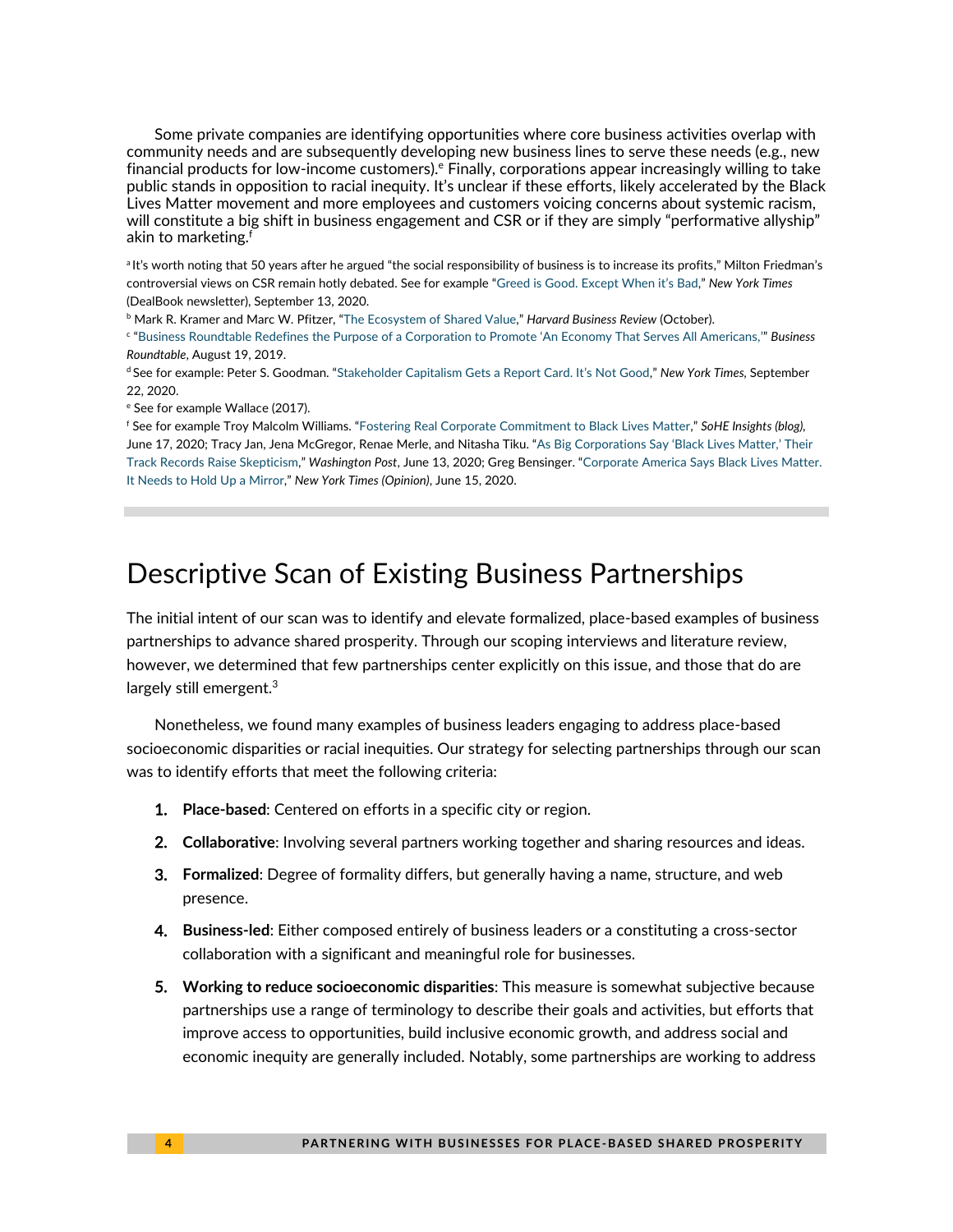racial inequities directly; several others address racial inequity through the lens of economic inequity more broadly.

Using these criteria, we identified 40 business partnerships across the United States that reflect a range of models, approaches, and goals. Informed by our scan, interviews, and closer analysis of several partnerships, we identify five top-level observations on business partnerships that advance place-based shared prosperity.

### **Partnerships are spread across the entire country with regionally focused efforts the most common**

Most partnerships are regionally focused, meaning they work on issues of common interest across several jurisdictions within a broader region. The popularity of regional partnerships may be because issues of economic inclusion and equity span political boundaries and require significant, collaborative efforts to address. As we heard in our interviews, this also reflects that companies often think of their operations, customers, and employee bases in terms of regional markets rather than individual municipalities.

Some regional partnerships focus on an entire metropolitan area (e.g., All-in Pittsburgh, which works on improving racial and economic justice in the greater Pittsburgh region); others span several metropolitan areas (e.g., the Greater Washington Partnership seeks to advance solutions to issues, like transportation and competitiveness, that affect a large interconnected region comprising the metropolitan areas of Richmond, VA; Washington, DC; and Baltimore, MD). <sup>4</sup> Similarly, the Inland Rising partnership includes three large California regions: the Sacramento metro area, the San Joaquin Valley, and the Inland Empire.<sup>5</sup> Collaborating across the region allows that partnership to gain greater recognition of the inequality between coastal and inland California and to collectively grow investments in the region as a whole.<sup>6</sup> These supraregional partnerships are able to attain the scale necessary to address very large problems that span not only jurisdictions but even metropolitan areas. Regional efforts primarily focus on several issues and seek to drive change over a long period.

Some other partnerships seek to drive local action to address challenges in a particular city. These partnerships leverage community engagement and tailor solutions to their jurisdiction's context. The partnership HouseATL, for example, brings together leaders in real estate developers, affordable housing advocates, local policymakers, business leaders, and the Atlanta community to target the city's affordable housing crisis.<sup>7</sup> By honing in on this issue, the cross-sector leadership developed shared, comprehensive policies and funding to address housing affordability in Atlanta.<sup>8</sup> Although some cityfocused partnerships are oriented around shorter-term goals and outcomes, others adopt longer-term, multi-issue missions, similar to most regional partnerships.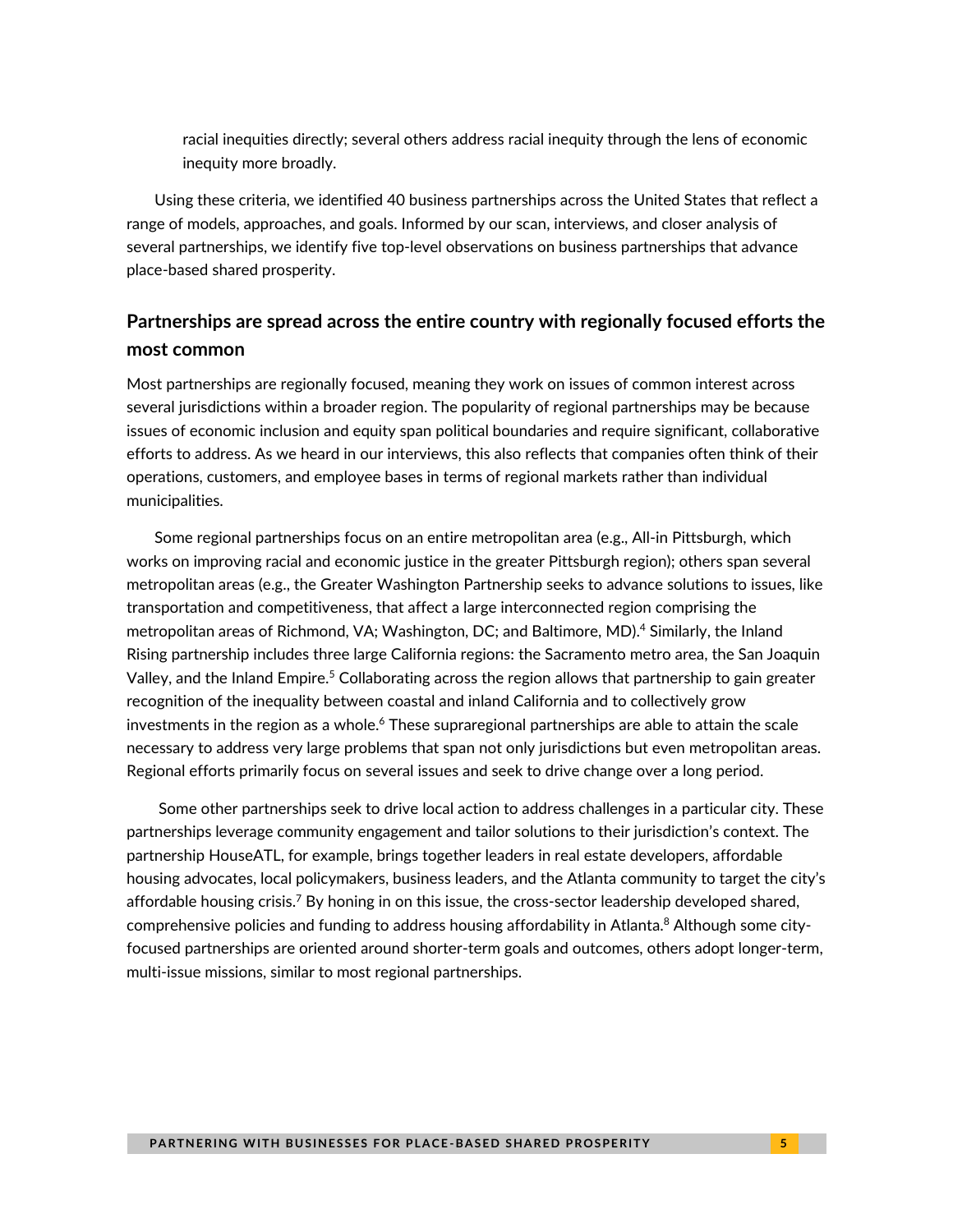### **Watershed moments can catalyze business engagement in addressing socioeconomic divides, with data and evidence becoming increasingly important for motivating engagement and action**

Not all partnerships trace their origin back to a single defining event or moment in time, and even those that do are often the product of years of behind-the-scenes conversations among local leaders within the business community or across sectors. But specific events, some predictable and others not, provide unique windows of opportunity for change. This can be social or political change as well as opportunities to change how businesses engage and to redefine the expectations of and for business leaders. The founding of the Partnership for New York City, for example, was largely motivated by the city's fiscal crisis in the 1970s, which underscored the civic responsibility of the business community. And Chicago United was founded in the aftermath of the 1968 protests and uprisings following the death of Martin Luther King Jr.<sup>9</sup>

Other partnerships launched following new evidence of local or regional disparities.<sup>10</sup> For example, Leading on Opportunity (Charlotte, NC) is a cross-sector effort motivated by research showing the region's poor economic mobility performance; Kansas City Rising grew out of a report showing the region "was not progressing out of the recession as quickly as some of its metropolitan peers"; $^{11}$  and a precursor of the New Orleans Business Alliance<sup>12</sup> was created by the mayor after data showed high rates of unemployment among Black men. Research not only helps catalyze partnerships: it can also provide a north star, helping to guide the structure and activities of partnerships to address the documented challenges.

### **Some efforts have paid staff and operate independently; others rely on volunteers or sit within other organizations**

The independence and structure of partnerships have implications for their capacity to affect change. Some partnerships are standalone endeavors and may even give rise to their own subordinate, affiliated efforts, such as the Partnership Fund within the Partnership for New York City (box 3). Other partnerships exist as initiatives within a broader effort, such as Kansas City Rising within the Civic Council of Greater Kansas City. Some rely primarily or entirely upon volunteer labor from constituent members and, although they may have some flexibility to develop their own "brand," do not operate independently from the managing entities (e.g., the Capital Region Collaborative in Richmond, VA). Some efforts have grown more formal and resourced over time; for example, Business for Better Portland moved from an all-volunteer effort to a robust, membership-based organization with dues in an effort to "ensure [their] impact and longevity."<sup>13</sup>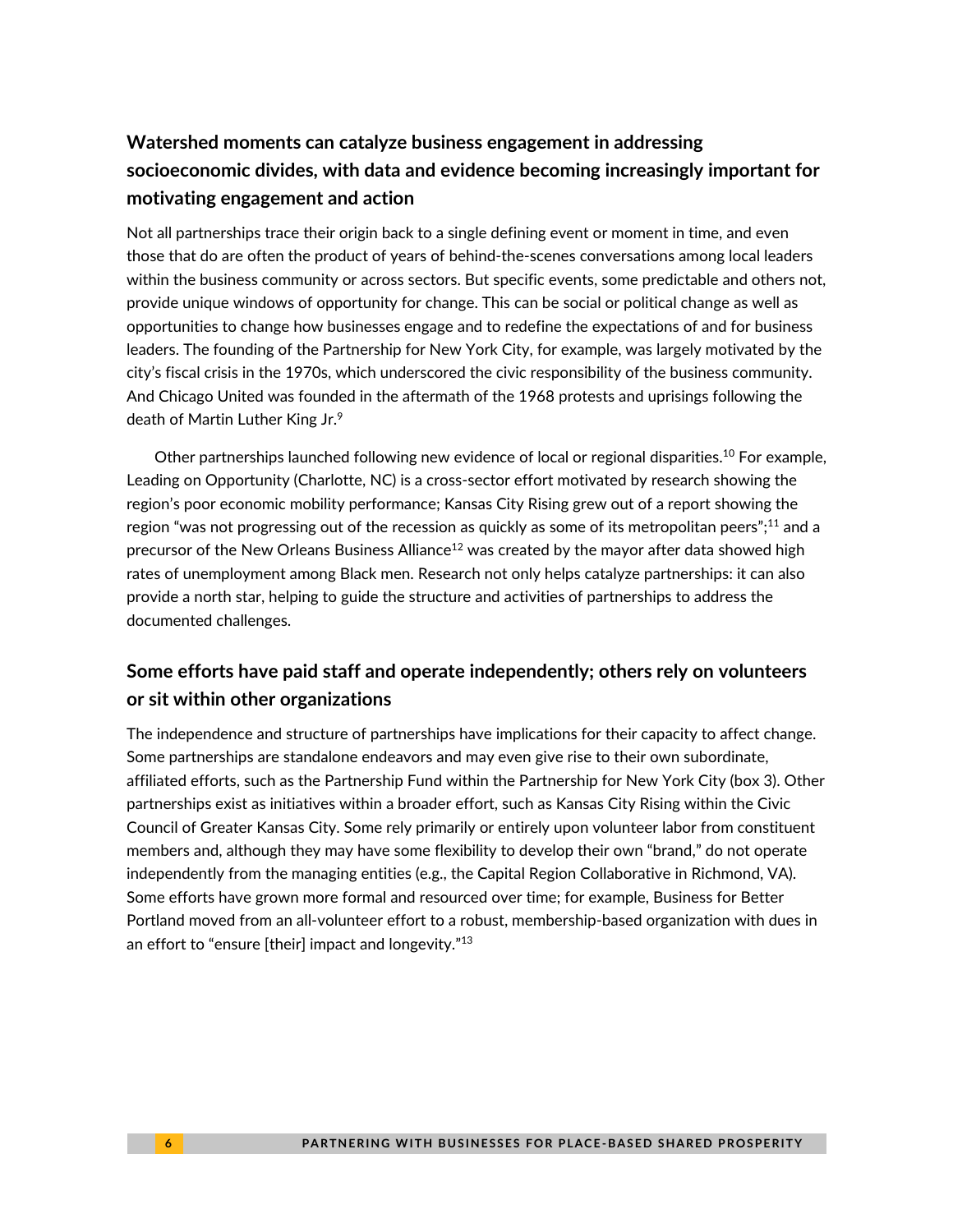#### BOX 3

#### **The Partnership for New York City: Embracing Structure to Sustain Impact and Leverage Influence**

Launched in 1979 with a series of programs to rebuild neighborhoods, support economic growth and job creation, and revive the city's tax base, the Partnership for New York City is a 501(c)(6) with a formalized structure comprising its own professional staff and leadership, funding from members, and a 30-member Executive Committee that votes on policy decisions. Staff are empowered to make dayto-day operational decisions and conduct business consistent with the partnership's priorities, principles, and policy positions.

In the decades since its founding, the partnership has grown and its programs have adapted, with increasing attention on building economic inclusivity, including improving access to quality job opportunities, nurturing high-growth opportunity sectors like technology, and supporting entrepreneurs of color. The partnership's activities are guided by three consistent priorities: a strong inclusive economy, solid public infrastructure, and a great educational system. The partnership has pursued a balanced approach that supports policies and investments that enable businesses to prosper while investing in an inclusive economy rather than focusing solely on maximizing short-term business profits.

Adopting a formalized structure has enabled the partnership to be nimble and responsive in the face of new challenges and opportunities; create a recognized brand and voice within the city; and launch its own projects and initiatives, including the Partnership Fund for New York City. The Partnership Fund was launched in the mid-1990s to make targeted investments to help accelerate growth and job creation in the city. From the start, tapping the city's business leaders to help guide the fund's mission and investment decisions has been critical to its success. This engagement has enabled the fund to be aware of market conditions, be responsive to emerging opportunities (such as the fund's key role in supporting the development of the city's tech sector), and serve as a connector between entrepreneurs and the large corporate investors needed to scale.

**Sources:** Interviews with PFNYC stakeholders and information from "About," *Partnership for New York City*, accessed February 4, 2020, [https://pfnyc.org/about/.](https://pfnyc.org/about/)

### **The goals of partnerships exist on a spectrum, from building awareness to setting agendas to leading action**

Partnerships embody different goals that are shaped by the needs and motivations of their members. These goals can be thought of as existing on a spectrum from awareness to action. Each type of partnership can have value and make meaningful contributions, but partnerships focusing on action have the greatest potential to affect meaningful change in their own right. These typologies are imperfect because some partnerships seek to work across the spectrum and some partnerships may not fit fully within any type, but most partnerships in our scan fit one of these three categories:

1. **Networks for building awareness.** Education and awareness building are foundational to ensuring business leaders are equipped to fully engage on shared prosperity and economic inclusion in their area. Networks for building awareness might provide opportunities for peer learning, facilitate conversations on the business community's role in addressing regional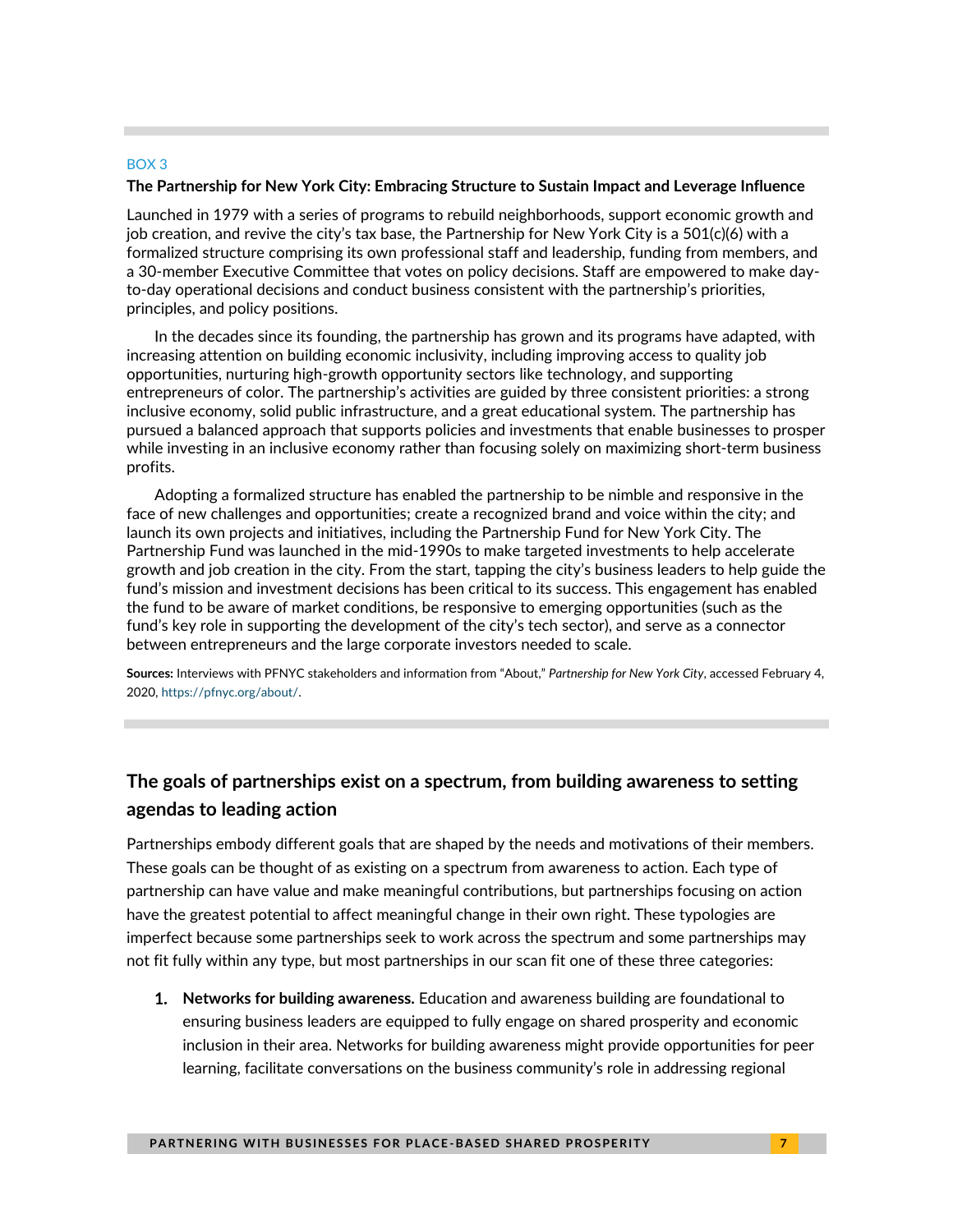inequity, and provide resources for members to advance inclusion within their own operations. Some networks, such as Business for a Better Portland, also help business leaders identify the best ways for them to engage in local priorities. $14$ 

- 2. **Collaborative platforms for setting agendas and goals**. Localities and regions often embark on efforts to define place-based priorities. These efforts often build toward time-focused plans (e.g., Vision 2030 exercises) but they can also serve as vehicles for ongoing agenda setting to define and signal consensus priorities. Typically collaborative and cross-sectoral by nature, these platforms offer opportunities for private-sector members to help define and shape local and regional agendas and priorities for shared prosperity and inclusive economic growth. Indeed, the participation of business leaders and their willingness to share perspectives and needs is critical to setting priorities that resonate with employers. Platform examples include the Capital Region Collaborative, which builds collaboration on issues in the Richmond, VA, region (box 4);<sup>15</sup> Inland California Rising, which through its summits helps identify strategies to address common regional issues;<sup>16</sup> and the Bay Area Council in the San Francisco region, which uses research and analysis to set the agenda for policy initiatives.<sup>17</sup>
- 3. **Business alliances for action.** Some business leaders seek partnerships that directly or through their members drive action on a specific goal. By emphasizing taking action for tangible impact, these partnerships may resonate best with many businesses that are oriented toward results. Action, often in the form of programming and/or investments, advances the economic inclusion priorities of the partnership. For example, the Partnership Fund (the economic development arm of the Partnership for New York City), provides patient capital to spur innovation and advance inclusive economic growth across the city, with special emphasis on bridging financing gaps for entrepreneurs of color.<sup>18</sup>

#### BOX 4

#### **The Capital Region Collaborative: Partnering to Build Collaborative Muscle**

The Capital Region Collaborative (CRC) in Richmond, VA, began in 2007 as a partnership between a public entity (the regional planning district commission, PlanRVA) and a business-serving entity (the regional Chamber of Commerce, ChamberRVA).<sup>a</sup> The CRC formed out of a desire to establish a platform for cross-sector collaboration, develop an inclusive regional vision, and facilitate progress on regional priorities.

The CRC's structure and management are defined by a desire for flexibility and less formality. Stakeholders reflected that this enabled the CRC to quickly secure buy-in from partners, lay the groundwork for conversations on inclusive economic growth, and build the hitherto missing "muscle" for regional cross-sector collaboration. But its lighter governance and management structure made it more difficult to sustain momentum, establish clear accountability mechanisms, and translate some priorities and visions into action.

Stakeholders reflected that because the CRC had regional buy-in, it enabled coordination on investment strategies and alignment of corporate social responsibility goals. For example, the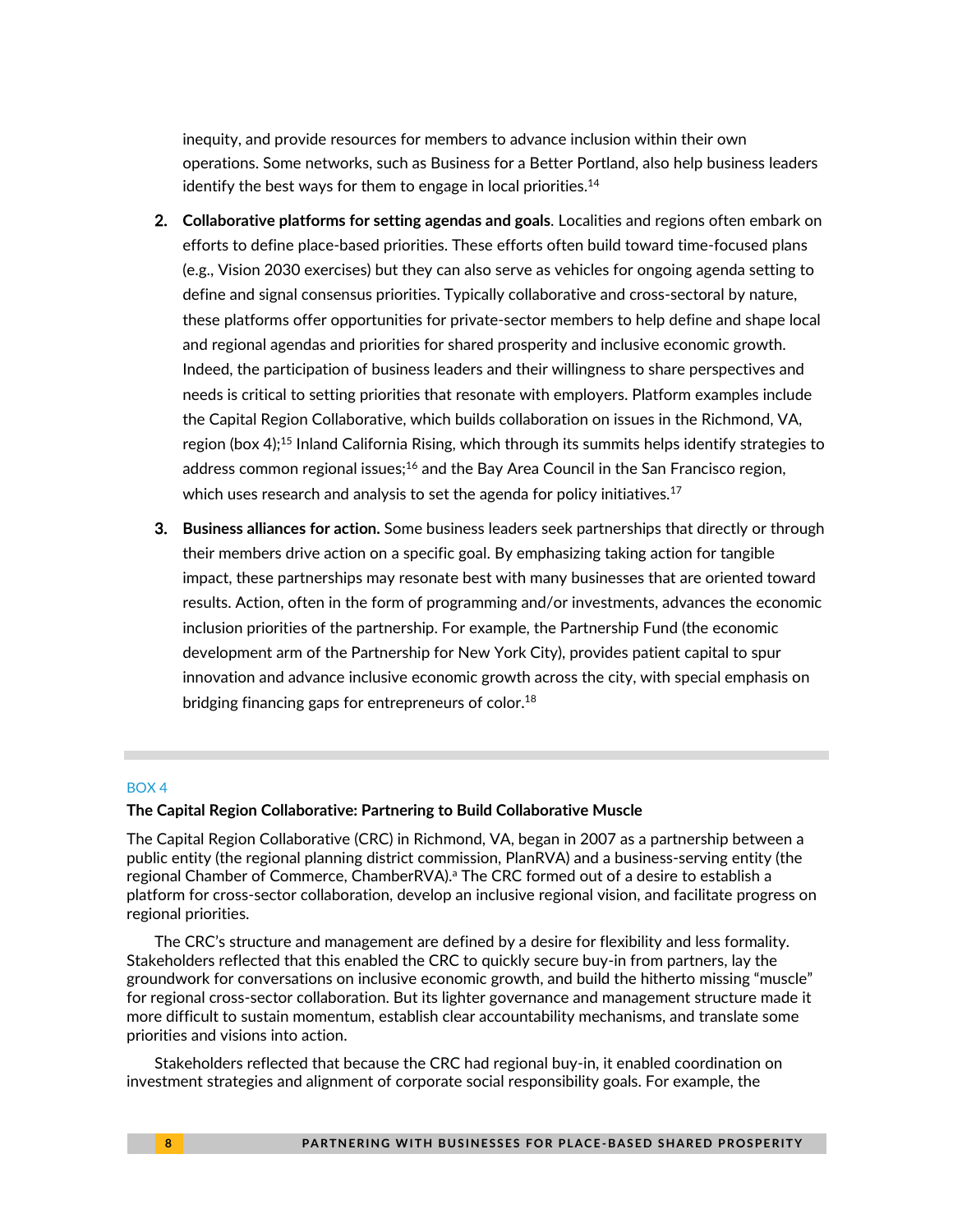participation of representatives of regional corporate and philanthropic funders on the CRC contributed to a developing regional impact-investing ecosystem where investments were directed toward priority areas with significant community buy-in and cross-sector attention.

Interviewees reflected that the CRC had so far successfully engaged business leaders on issues of regional economic inclusion and had demonstrated the value of regional cross-sector collaboration, but if partners wanted to use the CRC to drive and sustain tangible progress on shared prosperity priorities, the CRC's structure might need to be revisited.

**Source:** Interviews with CRC stakeholders. <sup>a</sup> The Capital Region includes the City of Richmond and eight surrounding jurisdictions

Importantly, goals can change, and partnerships might move among this typology depending on local needs and, importantly, motivations and interests of partners. And even when at the same stage, different members may each view their partnership's role differently. For instance, some may see awareness building as the ideal function for their partnership while others see it as simply their partnership's first step towards coordinating action.

### **Few of the partnerships we scanned center goals on racial equity, but those that do focus on issues that align with business motivations to build, attract, and retain a strong diverse workforce**

Ten of the partnerships identified in our scan reference racial equity in their mission, vision, or goals. Overall, these partnerships tend to work on issues related to education, employment, transportation, and housing. For example, the Greater Buffalo Racial Equity Roundtable has committed to an eightpoint agenda "to address racial equity disparities," which includes goals for stronger supports for boys and young men of color and a more inclusive workforce.<sup>19</sup> The New Orleans Business Alliance seeks to expand employment opportunities for communities of color through targeted investments in workforce development and entrepreneurship supports (box 5). $^{20}$ 

Although the future remains to be seen, societal movements for change, such as the Black Lives Matter movement for racial justice, may provide a catalyst for deeper business engagement on inclusive economic growth and racial equity. At time of writing, five of the ten business partnerships focusing explicitly on racial equity (the Greater Buffalo Racal Equity Roundtable, the Center for Economic Inclusion, Chicago United, Leading on Opportunity, and the New Orleans Business Alliance) had issued statements in response to social unrest following the killing of George Floyd. These statements reiterated the initiatives' commitment to racial equity and indicated that the partnerships would double down on such efforts.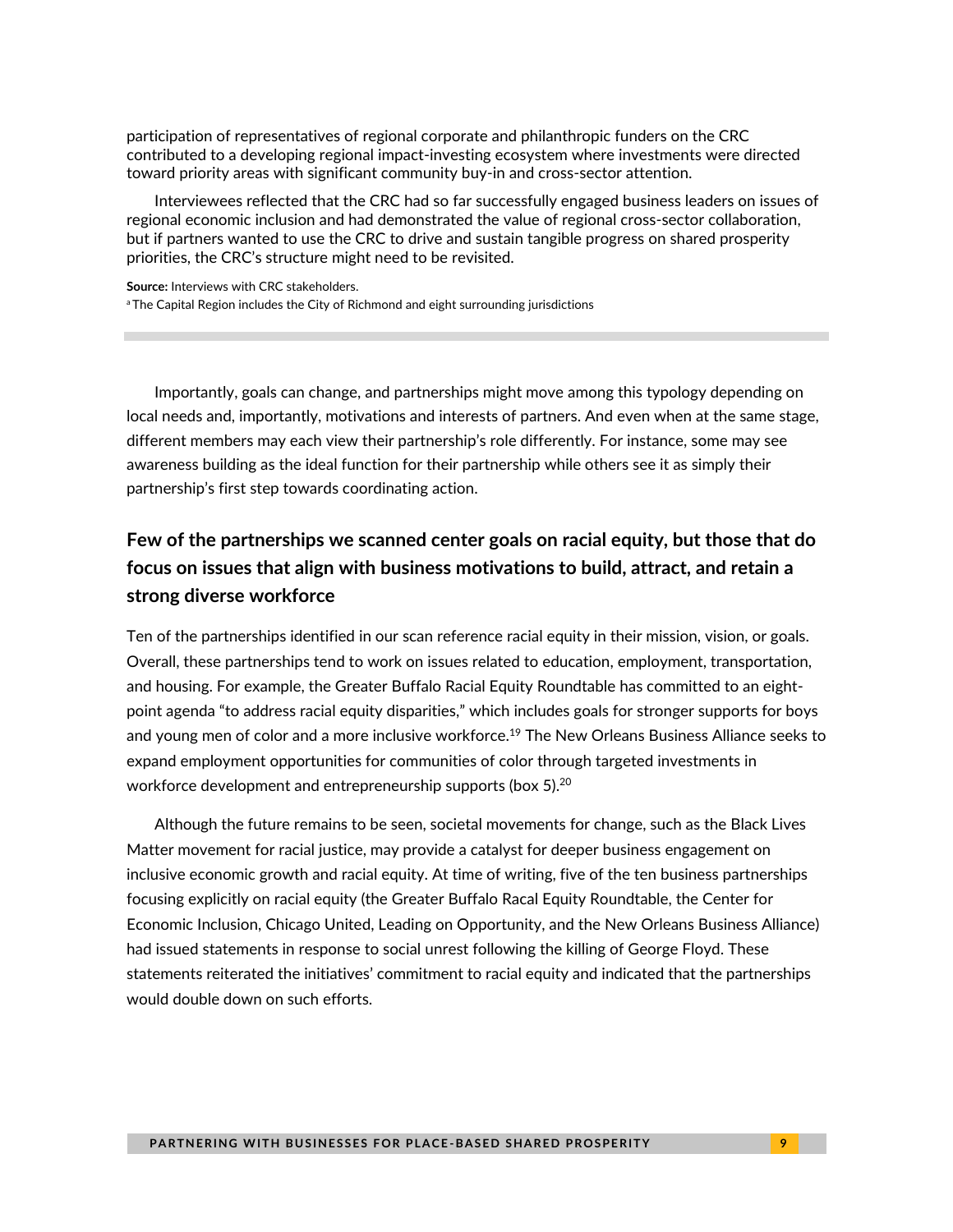#### BOX 5

#### **The New Orleans Business Alliance: Centering Racial Equity in Economic Development Efforts**

The New Orleans Business Alliance (NOLABA) is the official economic development partnership for New Orleans, LA; its mission is to create an inclusive economy that enables all residents of New Orleans to be "financially secure and prosperous through growth, opportunity and by eliminating economic disparity." From its launch, NOLABA's vision had always included shared prosperity (striving for New Orleans to be a place for all people to do business), but this merger further emphasized equity and economic inclusion.

In recognition of the complex interconnections between culture, equity, and prosperity, NOLABA's focus evolved using a racial equity lens to help strengthen the economy under the guiding phrase "economic development reimagined." Through this intersectional work, NOLABA brings together businesses and community organizations to better understand and address the equity issues affecting access to quality jobs and educational opportunities.

NOLABA sits at the confluence of many different organizations and groups, and part of its comparative advantage stems from participating in conversations that span issue areas. Where NOLABA sets itself apart is in its ability to digest that information and create programming that is responsive to needs on the ground. Through this work, NOLABA has gained a reputation of being a highly professional, capable organization that sits at the intersection of different but interconnected issues.

As one example, Invest NOLA accelerates the expansion of high-growth potential businesses by connecting them with opportunities, capital, and business management training. Invest NOLA is a localized version of JP Morgan Chase's national Ascend program. The goal of the program is to grow small businesses owned by entrepreneurs of color into middle-market businesses. The first cohort of 13 businesses joined the program in June 2019, and many participating businesses are projecting significant growth despite the COVID-19 pandemic. This program highlights NOLABA's capacity as a connector and convener as well as its ability to create on-ramps for businesses that might not currently be well-served through existing ecosystems.

**Sources:** Interviews with NOLABA stakeholders and "About New Orleans Business Alliance," New Orleans Business Alliance, accessed February 20, 2020, [https://www.nolaba.org/about/about-nolaba/.](https://www.nolaba.org/about/about-nolaba/)

# Insights on Engaging Businesses on Place-Based Inclusive Economic Growth

Although more in-depth analysis is needed to offer recommendations on building business partnerships to support inclusive economic growth, our initial research efforts offer insights that may help inform modifications to existing partnerships or help shared prosperity champions creating new partnerships in their communities.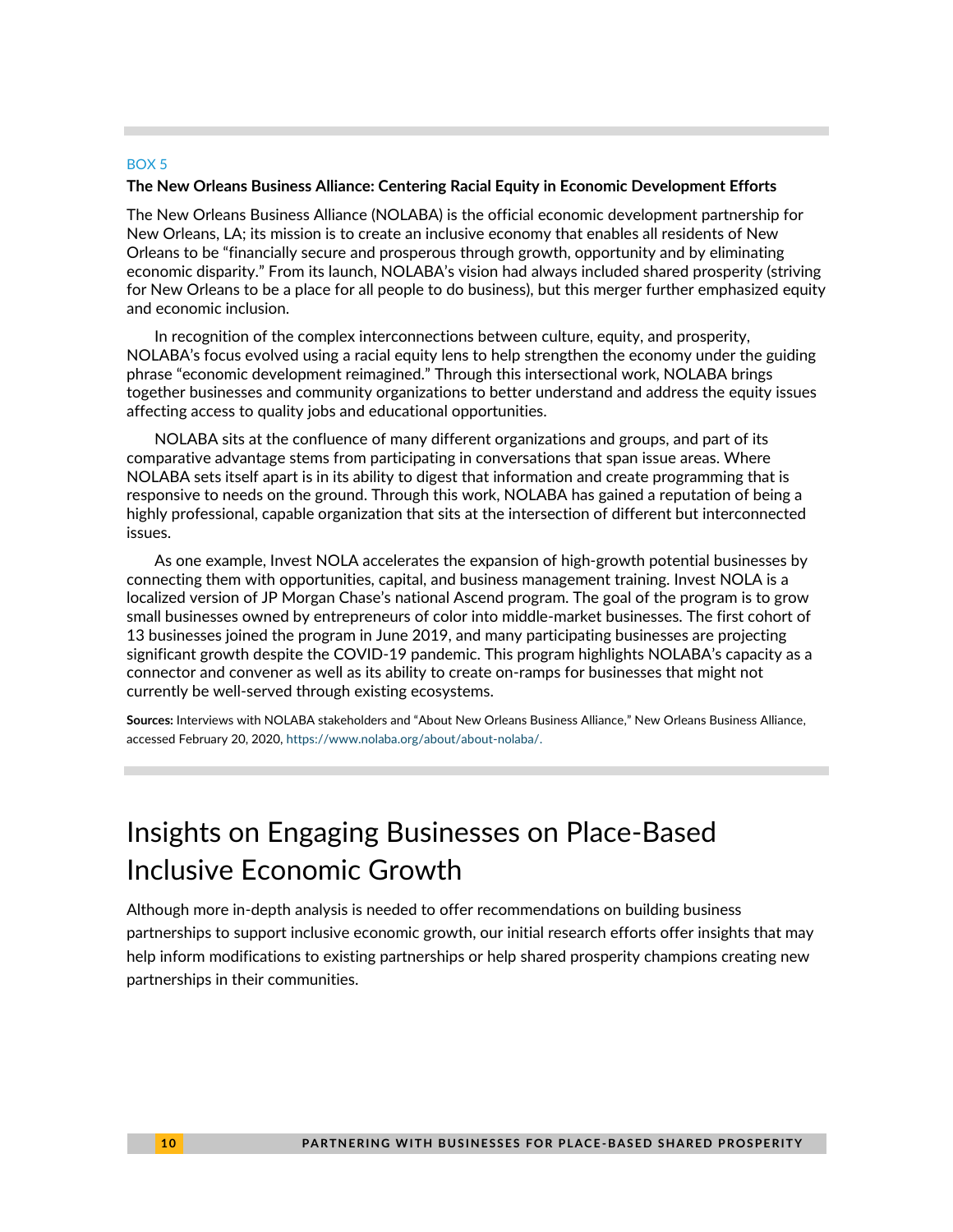### **1. Form follows function, and the most appropriate local model is likely to be one determined by local conditions and needs**

The structure and shape of partnerships are driven by a combination of what currently exists, what's needed, what's possible in a given community. These conditions can be identified through questions about the local landscape:

- What are the highest-priority issues, and who has a stake in them?
- How aware of and receptive to economic and racial disparities is the business community?
- What is the appetite of business leaders to invest in tangible actions?
- What are the strengths and weaknesses of existing cross-sector collaboration?
- What are the most-needed community assets (e.g., trust, funding, awareness, consensus)?

At a fundamental level, partnerships' missions, goals, and priorities are often closely shaped by the histories and current realities of the places they seek to serve. Further, the recognition that some barriers, such as more equitable access to transportation, require solutions that "break down jurisdictional silos" inspired the founders of the Greater Washington Partnership to adopt a wide, supraregional footprint that spans the Baltimore, Washington, and Richmond metropolitan areas.<sup>21</sup>

A good first step is for partnerships to engage in ongoing conversations with residents and leaders in the communities they hope to serve. Based on locally identified needs, these partnerships can then create strategies and accountability structures that allow for continued local input and buy-in and that reflect a level of engagement partners are comfortable with. Depending on the specific needs of local partners, these models can be formally structured or lighter and more flexible. Richmond's CRC, for example, adopted a primarily volunteer-led model in which working group members contribute to affiliated issue teams. Although this partnership has struggled to consistently translate areas of focus into tangible outcomes across its portfolio, stakeholders felt the chosen model is largely meeting its intended purpose of establishing a platform for collaboration and a common vision for economic inclusion in the region.

As an alternative approach, NOLABA is a formal organization with dedicated staff and resources. It works with businesses and business leaders to employ inclusive and holistic economic development practices and measures results through outcomes such as quality jobs created (disaggregating data by race and gender).

There may not be one "best model," because not every community aims to tackle the same issues, is equipped with the same resources, or has access to the same levers for change. Moreover, partnership structures can change over time as local conditions evolve or if members become more comfortable with a formalized engagement.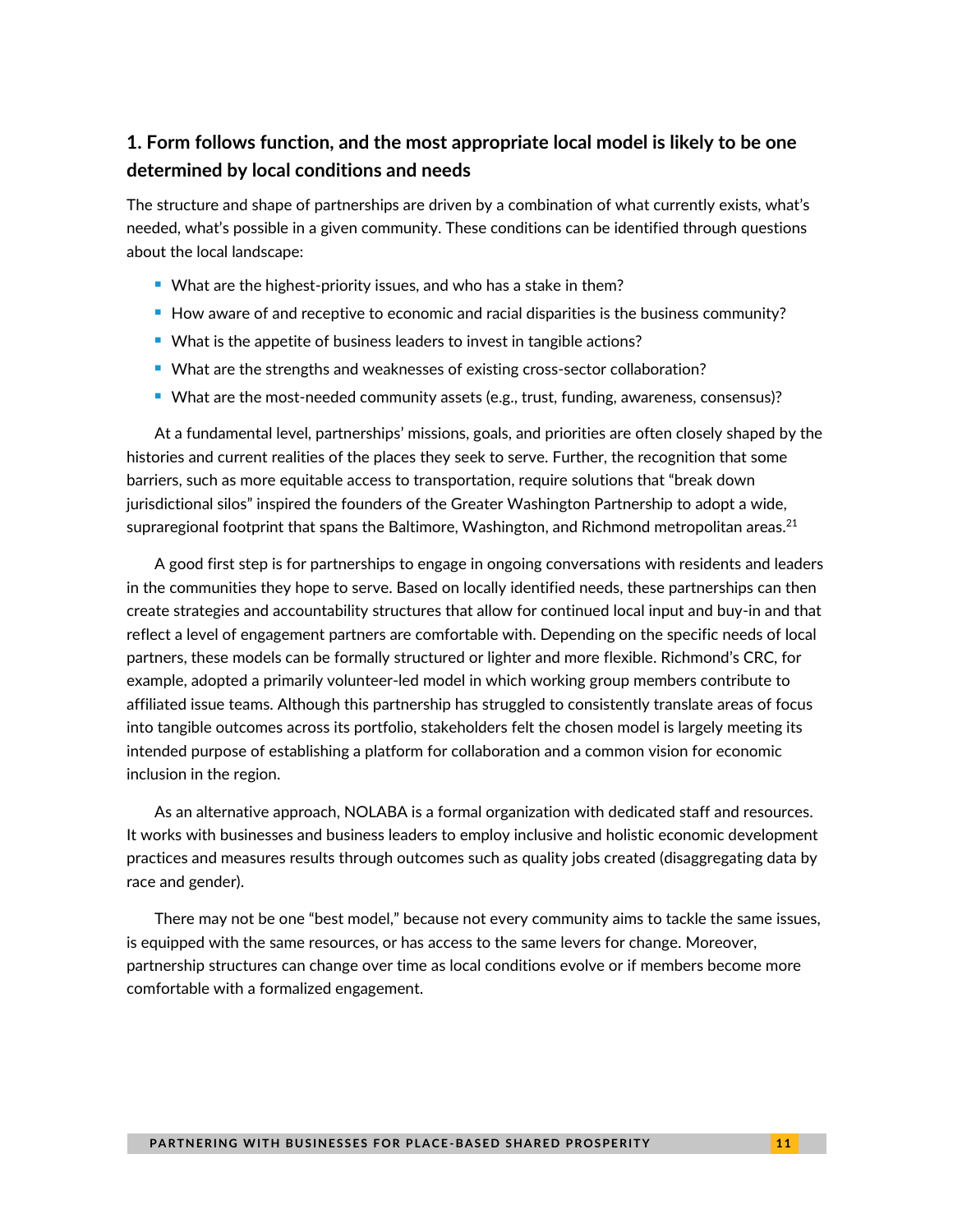### **2. Strong champions are ones that "get" shared prosperity and can articulate businesses' role in addressing inequities**

Although most organizations rely on effective leaders to provide vision, energy, and ideas, business partnerships for shared prosperity are uniquely dependent on champions that can speak to historic inequities and articulate the role of business in addressing them through advancing inclusive economic growth. This skill is essential to recruit likeminded leaders, convince skeptical leaders of the mission, engage meaningfully with partners from other sectors, and ensure focus and purpose are not diluted. This dynamic leadership and ability to speak the languages of both economic growth and economic inclusion has benefited effective partnerships across the country. These champions are able to articulate why businesses have a role in addressing inequity and boosting inclusive economic growth. This includes persuasively making the business case for shared prosperity and identifying where and how the business community can best contribute.

It is important to distinguish between strategic champions and everyday champions. **Strategic champions** are needed at key moments to make statements or take actions that remove a significant hurdle or catalyze an opportunity. **Everyday champions,** on the other hand**,** drive partnerships forward by maintaining consistent momentum, ensuring effective management of operations, engaging new partners and maintaining existing ones, thinking about the goals and actions of the partnership even when most members are unable to, and serving as a glue that holds the partnership together. The partnership may need a professional, dedicated everyday champion while leveraging prominent, active members as strategic champions to guide the vision and use their decisionmaking authority to implement changes within their companies.

Continuity of leadership, when strong, is a powerful asset, but partnerships blessed with particularly effective and visionary champions need to consider how momentum is maintained when key leaders depart. Ways to maintain progress include

- establishing an inclusive and accountable governance structure;
- diversifying the partnership's funding model so it is not overly dependent on a handful of organizations;
- motivating and engaging members so they see value in the partnership; and
- building a clear, constructive, and broadly acknowledged role for the partnership within regional conversations on equity.

Findings from a recent review of cross-sector initiatives to address structural inequity suggests that business leaders can use their positions of power to elevate community voices and interests by trusting in the expertise and ability of these community-based partners (Scally et al. 2020).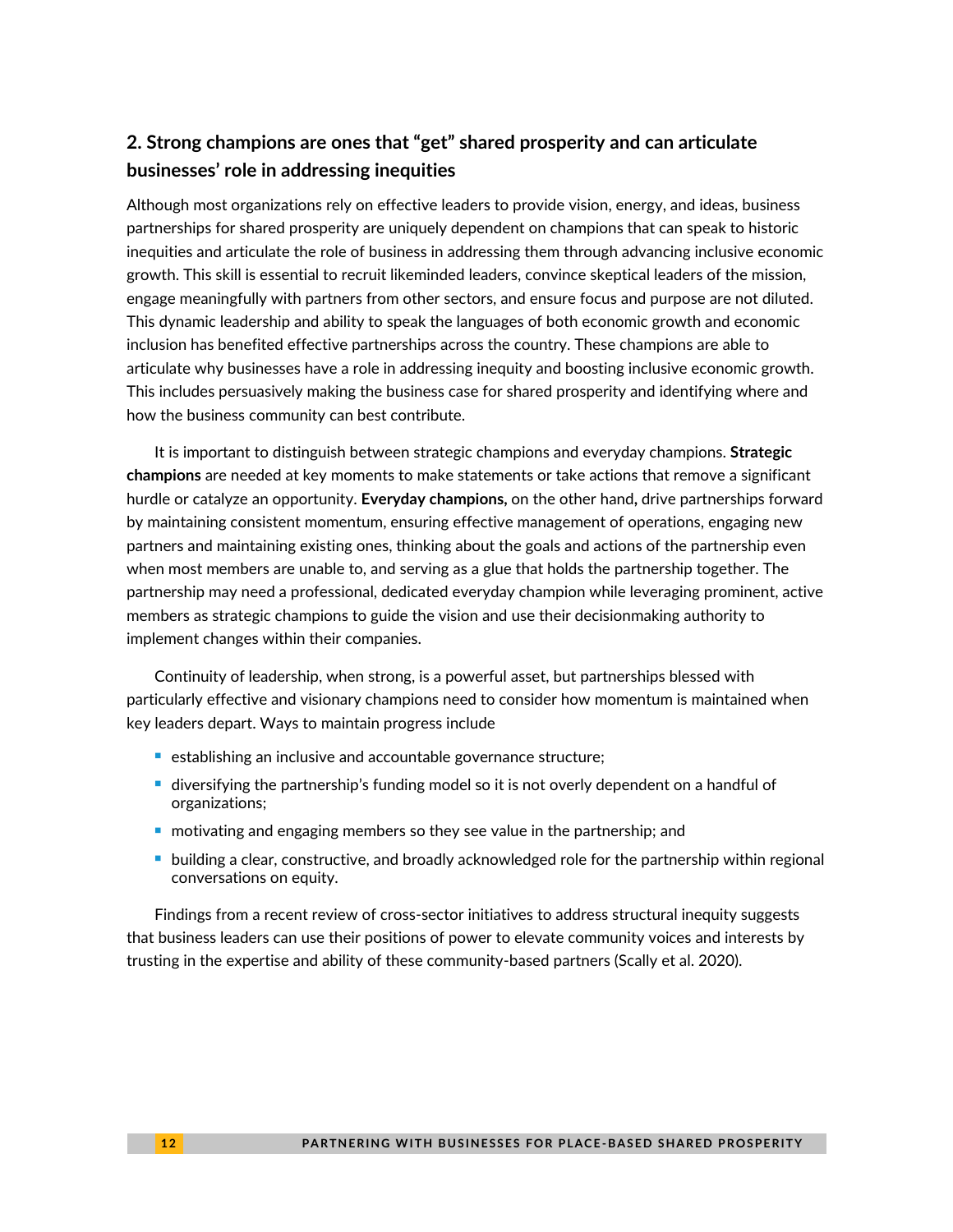### **3. Business leaders may be more likely to engage on the shared prosperity agenda if it is presented in ways that resonate with them**

Adopting a focus on shared prosperity and inclusive economic growth reflects a departure from how most business leaders have seen their role and the role of the private sector in society. Addressing the barriers to shared prosperity, such as structural racism, a lack of affordable housing, and inequitable transportation access, have typically been seen as responsibilities of the public sector with critical support from nonprofits and philanthropies and, at most, limited funding from corporate philanthropy. However, as this brief has discussed, business leaders can offer meaningful, sustained contributions to place-based action on shared prosperity.

Securing and maintaining business engagement on shared prosperity and economic inclusion may benefit from three strategies:

- 1. **Building a locally-relevant business case for shared prosperity.** Writing for the Brookings Institution blog, Rachel Barker and Alan Berube present elements of an emergent business case for shared prosperity based on evidence that investing in existing employees, building talent pipelines, and advocating for improved job quality can benefit firms through improved performance and productivity.<sup>22</sup> Our interviews highlighted that the business case for supporting shared prosperity should be tailored to each region and, as appropriate, each employer, to be compelling. This may be necessary to convince risk-adverse or skeptical stakeholders (e.g., board members), to leverage the resources and energy of the wider business community beyond a handful of passionate CEOs and to demonstrate that this issue relates to core business and is not simply a charitable function.
- 2. **Focusing on issues where private-sector partners can add value and that are clearly aligned with business motivations** (i.e., ensuring an attractive environment for business and workers and building pipelines of talent). This could mean broadening the pool of talent by investing in improving educational opportunities in historically underfunded schools or in improving access to jobs through equitable transportation and development strategies. The Birmingham Inclusive Growth Partnership, for example, is a privately led effort to attract "transformational" investment into local Opportunity Zones; it uses a Community Investment Board (composed of local civic leaders) advising on projects that promote inclusive growth. Resources such as the CEO Blueprint for Racial Equity (Hills et al. 2020) identify specific actions business leaders can take to advance equity while strengthening their company and community.
- 3. **Defining clear goals and securing "quick wins" that demonstrate early on the value and need for business engagement.** These could be opportunities to rally businesses behind policies that address inequities or to create funding opportunities for investment-ready entrepreneurs of color. At the same time, partnerships can use these efforts to build trust with other local partners as part of longer-term conversations on shared prosperity.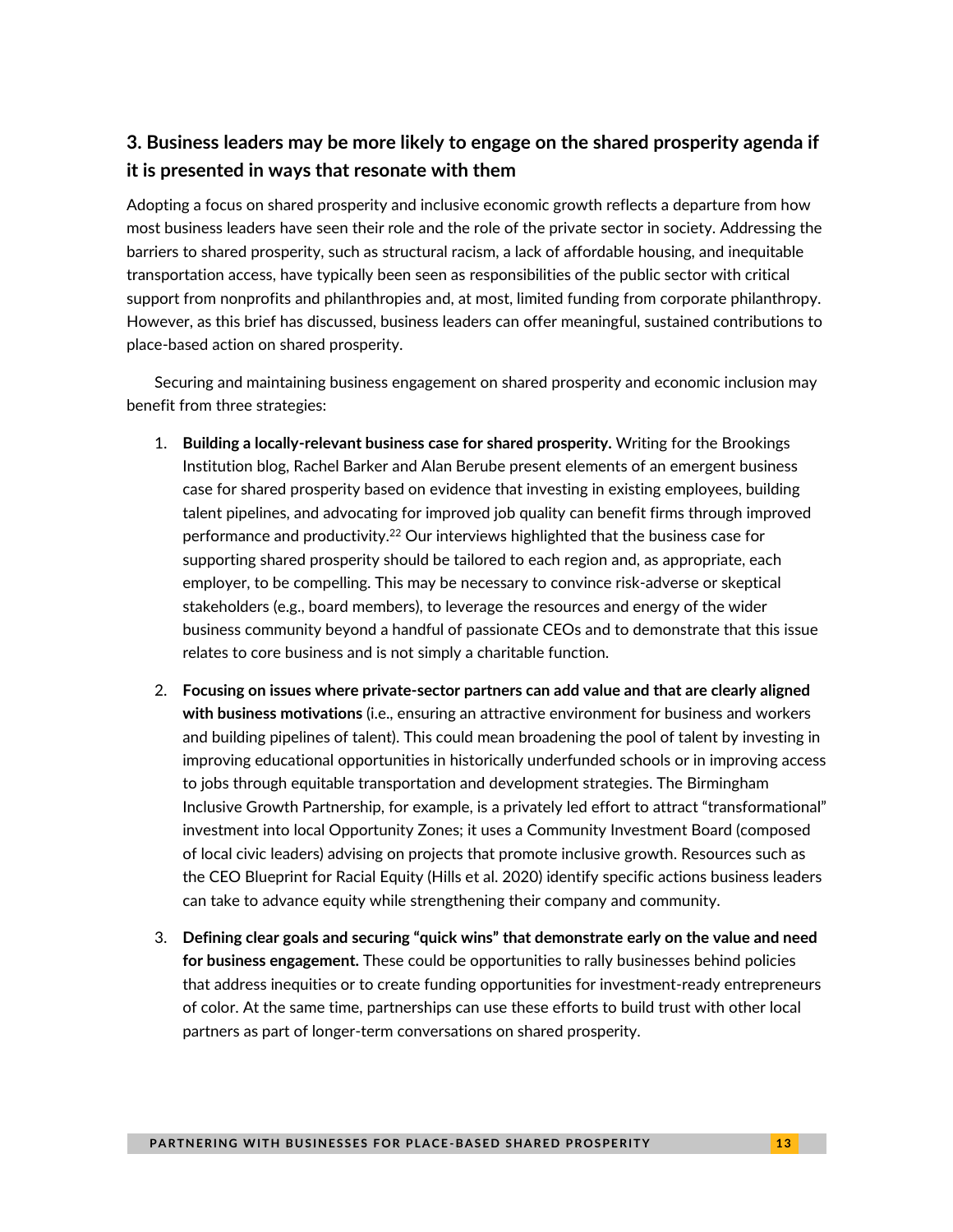### **4. Meaningful success metrics keep stakeholders engaged, reveal whether partnerships are having an impact, and hold partners accountable**

There is a rational tendency to measure progress through things that are concrete, easily counted, and cleanly attributable. Often this means counting activities and outputs (such as grants given, events held, or students completing a sponsored program). However, this does not capture what stakeholders really care about: outcomes.

Both at conception and at regular strategic intervals, partnerships should ask themselves "what is our ultimate goal? What are we trying to achieve? And, importantly, what sort of community do we want to help realize and what inequities do we want to help address?" This thought exercise, which may build off existing local or regional priorities, is important to articulate a "north star" to help guide work and ensure members are on the same page about the partnership's intended impact. To reflect the goal of inclusion and shared prosperity, these goals should be disaggregated by race and ethnicity and other relevant variables such as geography.<sup>23</sup> Partnerships, on their own or in collaboration with other local or regional stakeholders (e.g., local government or philanthropy), may even choose to help track these broad goals through tools like regional dashboards.

But by definition, these goals are broad. They can include important but challenging aims such as policy or systems changes. Progress toward them is influenced by several factors outside the control of business partnerships (e.g., regional economic conditions, or federal or state policies and programs). As such, it's necessary to identify intermediate outcomes that partnerships can more clearly influence. As a rule of thumb, good outcomes should be measurable (reliable data on them can be collected), meaningful (they reflect something that partners care about), and associable (it's reasonable to conclude that the partnership can contribute to them).

For example, a partnership may want to support Black-owned businesses in support of regional priorities to increase employment and entrepreneurship for people of color and decrease the racial wealth gap. To do this, the partnership could develop a program to support Black entrepreneurs in a handful of communities with loans, guidance, and vendor opportunities (activities). The success of this program could be measured by specific, place-based output and outcome metrics such as the number of new Black-owned businesses in the program's communities, the ability of these businesses to survive and thrive, and local wealth and employment figures.<sup>24</sup>

Adopting a focus on outcomes and impact does not imply that process- or perception-based indicators are not important. Such measures offer valuable data on how a partnership is operating and can identify opportunities or challenges to deepening its impact. For instance, the perceptions of members and other key stakeholders such as community partners help gauge stakeholder motivation and views of the partnership as an effective vehicle for change and collaboration.

If the partnership is to be seen as a trusted ally in building an inclusive economy, it should embrace transparency in telling its impact story. This includes explaining how the partnership measures success, sharing evidence of progress, and candidly reflecting on lessons learned along the way. To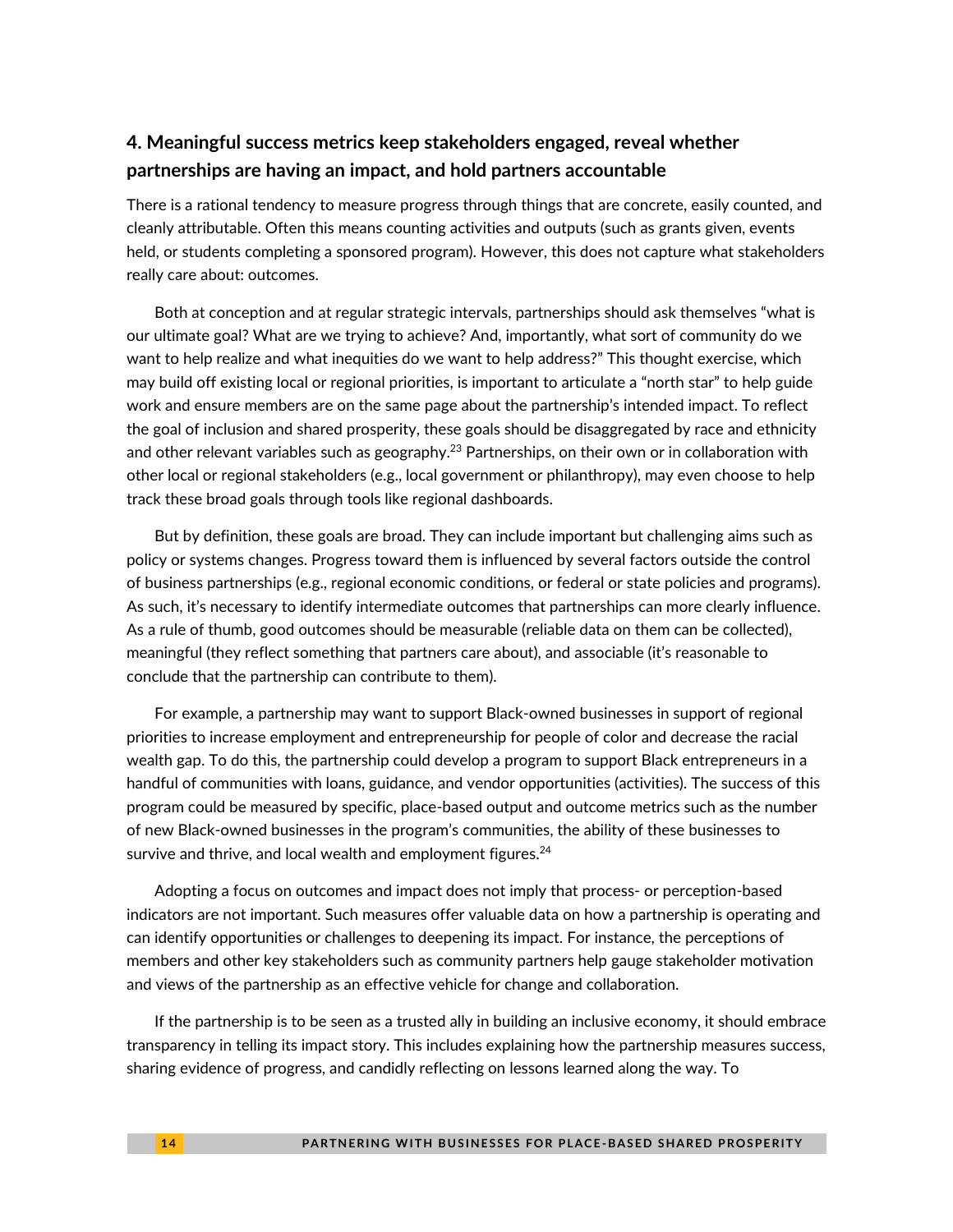demonstrate businesses "showing up differently," partnerships should seek out opportunities to discuss challenges (and not just successes) with all partners, including community-based ones and policymakers. This transparency is critical for accountability, continuous learning, and building trust with local partners (Scally et al. 2020).

# Concluding Thoughts

Ensuring that business leaders meaningfully contribute to shared prosperity in their communities may require businesses to "show up differently." This scan identified a few principles for businesses to engage deeper and demonstrate their commitment to addressing inequity and advancing shared prosperity:

- 1. Build trust among stakeholders through a sustained commitment to the partnership and relationship building.
- 2. Accompany words with actions, including making significant changes to business practices and models.
- 3. Listen to and integrate community concerns into partnership initiatives and respect the agency and voice of community members.
- 4. Engage in difficult conversations on topics that many businesses leaders have historically avoided, such as racial equity and social justice.
- 5. Focus on long-term challenges, and connect partnership efforts to these bigger goals and outcomes.

Although some business leaders are working on their own to advance local economic inclusion, others are doing so in partnership with their peers, including some efforts documented by this scan. Such partnerships have the potential to enhance collective impact, strengthen accountability, and maintain the longer-term momentum needed for progress on shared prosperity. This scan identified fewer partnerships focused explicitly on economic inclusion than anticipated but nonetheless found several examples of business leaders committed to advancing economic inclusion with a willingness to engage deeply.

Some questions will require additional research and discussion. For instance:

- Are there issues where active business engagement is particularly critical to finding sustainable solutions?
- What lessons from decades of global CSR efforts can be applied to place-based business partnerships for economic inclusion?
- Are business leaders better off "doing it alone," participating in business-centered efforts, or joining cross-sector partnerships?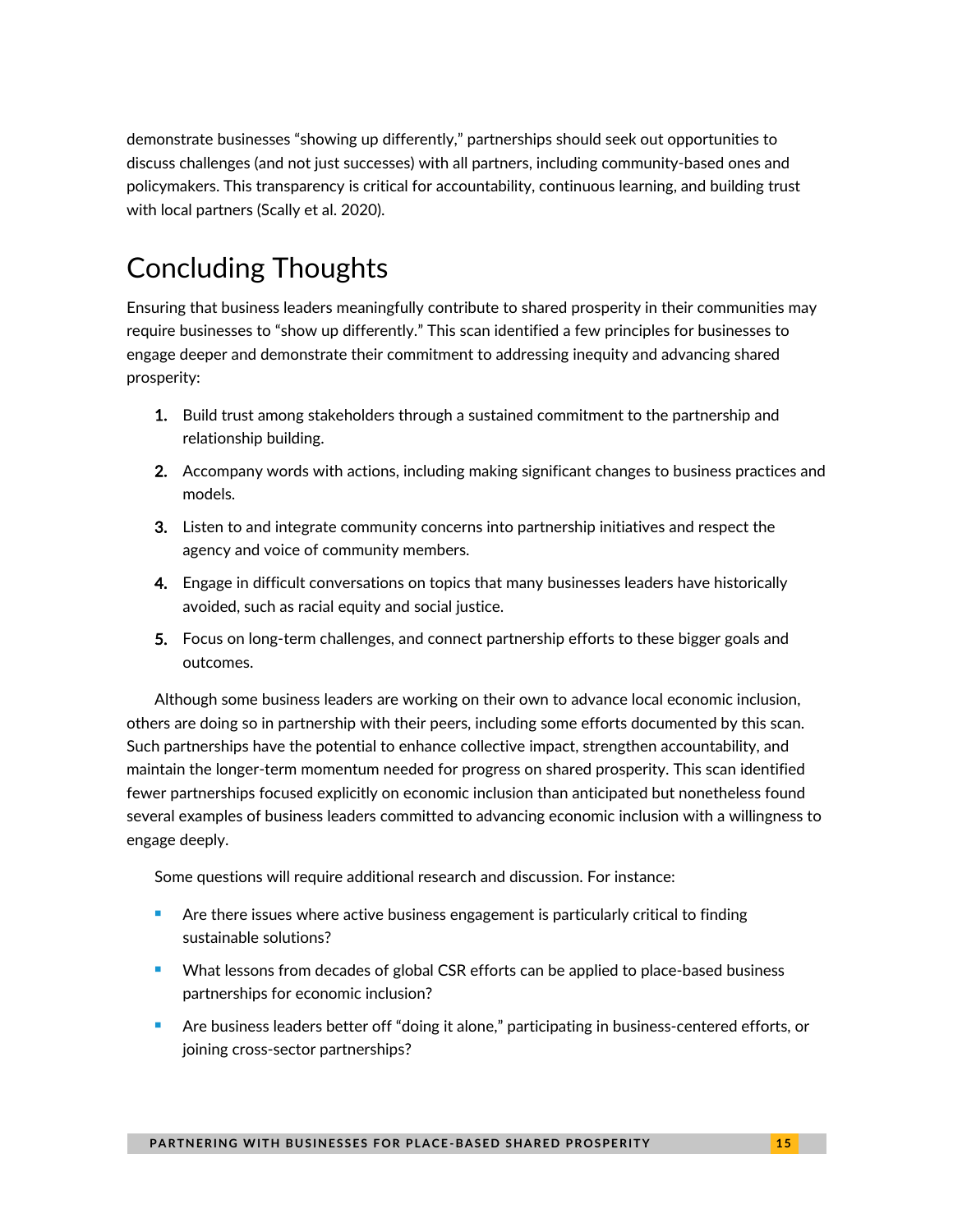- How do communities forge deep connections with large, multinational companies headquartered in other jurisdictions?
- How can business partnerships meaningfully center racial equity in their efforts?
- What sort of culture shift is needed within businesses to engage on economic inclusion (is it dependent on leadership at the top)?
- What are the best ways for partnerships to track impact?

Although there are unanswered questions, this scan suggests that some business leaders across the country are prepared to work collaboratively with partners on issues related to inclusive economic growth and may be willing to advance place-based, shared prosperity through deep engagement.

# Notes

- 1 "Metropolitan and Micropolitan Statistical Areas Population Totals and Components of Change: 2010-2019." United States Census Bureau. Accessed January 9, 2020. [https://www.census.gov/data/tables/time](https://www.census.gov/data/tables/time-series/demo/popest/2010s-total-metro-and-micro-statistical-areas.html)[series/demo/popest/2010s-total-metro-and-micro-statistical-areas.html.](https://www.census.gov/data/tables/time-series/demo/popest/2010s-total-metro-and-micro-statistical-areas.html)
- $2$  The three partnerships were the New Orleans Business Alliance (NOLABA), the Partnership for New York City, and the Capital Region Collaborative (Richmond, VA).
- $3$  There are several potential reasons for this. Business leaders may be less familiar or comfortable with the language of shared prosperity and economic inclusion, business collaboration on this topic may be more difficult, the role of business leaders in advancing shared prosperity may be less clear, and local partners may prefer other platforms for engaging with the business community.
- 4 "Our approach," *Greater Washington Partnership*, accessed May 5, 2020, [http://www.greaterwashingtonpartnership.com/our-approach/.](http://www.greaterwashingtonpartnership.com/our-approach/)
- 5 "Why ICR," *Inland California Rising,* accessed May 5, 2020, [http://inlandrising.org/why-icr/.](http://inlandrising.org/why-icr/)
- 6 "Why ICR," *Inland California Rising,* accessed May 5, 2020, [http://inlandrising.org/why-icr/.](http://inlandrising.org/why-icr/)
- 7 "Our Vision," *House ATL*, accessed May 5, 2020[, https://houseatl.org/our-vision/.](https://houseatl.org/our-vision/)
- 8 "Work to-date," *House ATL*, accessed May 5, 2020, [https://houseatl.org/work-to-date/.](https://houseatl.org/work-to-date/)
- 9 "About us," *Chicago United*, accessed May 5, 2020, [https://www.chicago-united.org/page/About.](https://www.chicago-united.org/page/About)
- $10$  We identified eight partnerships motivated by a specific report, event, statistic and (in one case) a speech that pointed to evidence of local or regional disparities.
- <sup>11</sup> "Kansas City Rising," *Civic Council of Greater Kansas City*, accessed May 5, 202[0https://www.kcciviccouncil.org/initiatives/kc-rising/.](https://www.kcciviccouncil.org/initiatives/kc-rising/)
- <sup>12</sup> The Network for Economic Opportunity.
- <sup>13</sup> "FAQs," *Business for a Better Portland*, accessed May 5, 2020, [https://www.bbpdx.org/faq-contact.](https://www.bbpdx.org/faq-contact)
- <sup>14</sup> "FAQs," *Business for a Better Portland*, accessed May 5, 2020, [https://www.bbpdx.org/faq-contact.](https://www.bbpdx.org/faq-contact)
- <sup>15</sup> From interviews with CRC stakeholders
- <sup>16</sup> "Issues," *Inland California Rising,* accessed May 5, 2020, [http://inlandrising.org/why-icr/.](http://inlandrising.org/why-icr/)
- <sup>17</sup> "About Us," *Bay Area Council*, accessed May 5, 2020[, https://www.bayareacouncil.org/about-us/.](https://www.bayareacouncil.org/about-us/)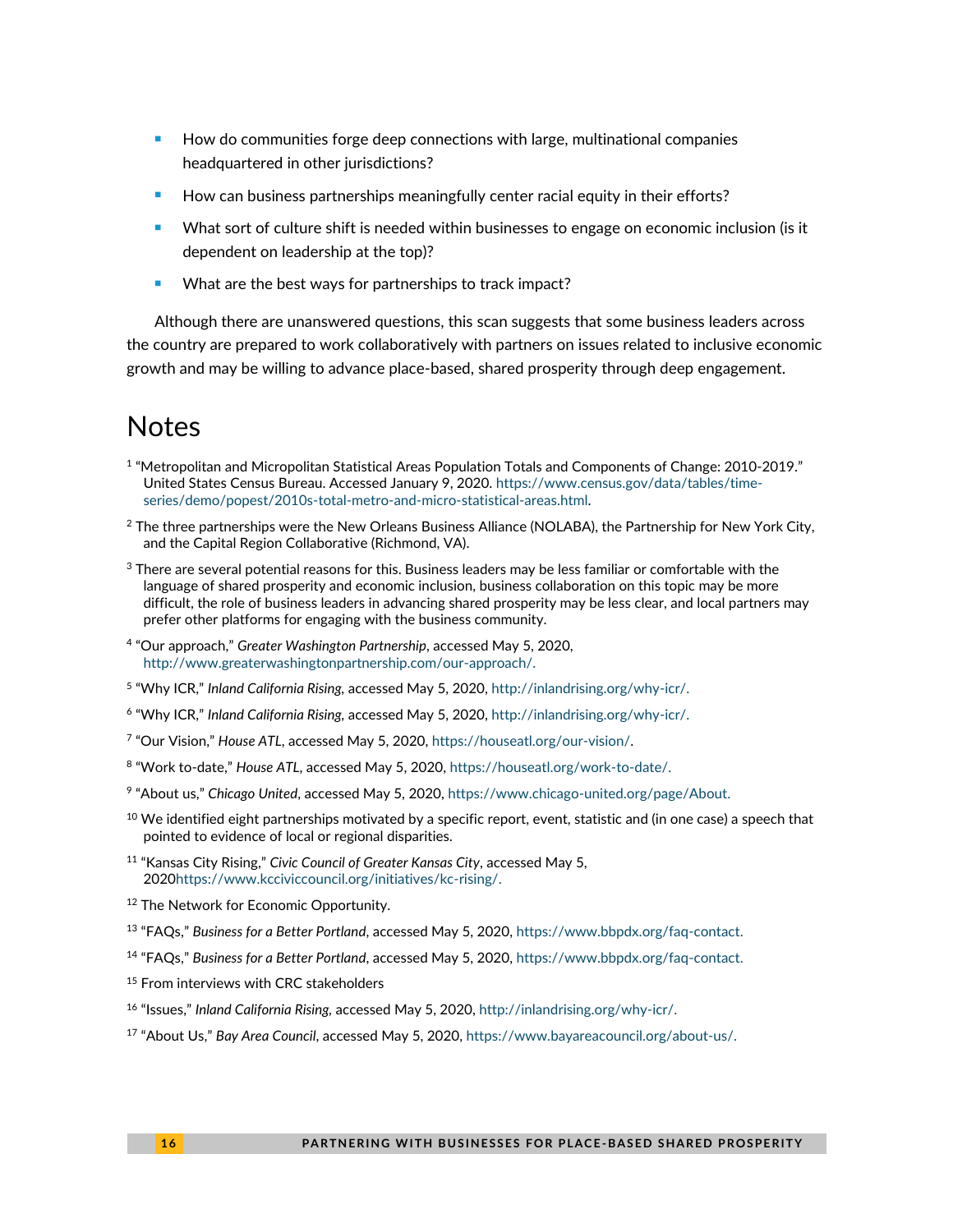- <sup>18</sup> "Our Focus," *Partnership Fund for New York City*, accessed May 5, 2020[, https://partnershipfundnyc.org/our](https://partnershipfundnyc.org/our-focus/)[focus/.](https://partnershipfundnyc.org/our-focus/)
- <sup>19</sup> "Greater Buffalo Racial Equity Roundtable", *Community Foundation for Greater Buffalo*, accessed May 7, 2020, [https://www.cfgb.org/community-change/initiatives/racial-equity-roundtable/.](https://www.cfgb.org/community-change/initiatives/racial-equity-roundtable/)
- <sup>20</sup> "About New Orleans Business Alliance," *New Orleans Business Alliance*, accessed February 20, 2020, [https://www.nolaba.org/about/about-nolaba/.](https://www.nolaba.org/about/about-nolaba/)
- $21$  "34 Organizations from Throughout the Capital Region Commit to Transform the Region's Transportation System," *Greater Washington Partnership*, January 22, 2019, [http://www.greaterwashingtonpartnership.com/wp-content/uploads/2019/01/Partnership-Blueprint-](http://www.greaterwashingtonpartnership.com/wp-content/uploads/2019/01/Partnership-Blueprint-Support-Letter.pdf)[Support-Letter.pdf.](http://www.greaterwashingtonpartnership.com/wp-content/uploads/2019/01/Partnership-Blueprint-Support-Letter.pdf)
- <sup>22</sup> Rachel Barker and Alan Berube, "Finding the Business Case for Shared Prosperity," *The Avenue* (blog), November 1, 2018, [https://www.brookings.edu/blog/the-avenue/2018/11/01/finding-the-business-case-for](https://www.brookings.edu/blog/the-avenue/2018/11/01/finding-the-business-case-for-shared-prosperity/)[shared-prosperity/.](https://www.brookings.edu/blog/the-avenue/2018/11/01/finding-the-business-case-for-shared-prosperity/)
- $^{23}$  Disaggregating data by race and ethnicity and other household characteristics is critically important to better understand issues, tailor solutions, and measure impact. For example, see the following to understand how data disaggregation helps apply a racial equity lens too housing policy: Gabriella Velasco and Martha Fedorowicz, "Applying a Racial Equity Lens to Housing Policy Analysis," *Housing Matters (blog)*, August 5, 2020, [https://housingmatters.urban.org/articles/applying-racial-equity-lens-housing-policy-analysis.](https://housingmatters.urban.org/articles/applying-racial-equity-lens-housing-policy-analysis)
- $24$  To increase confidence in that the outcomes are really attributable to the partnership and its program, an evaluation model might seek to identify a counterfactual comparison (e.g., tracking these outcomes in similar communities without the program).

## References

Carroll, Archie B. 2008. "A History of Corporate Social Responsibility Concepts and Practices." In the *Oxford Handbook of Corporate Social Responsibility* (19–46). Oxford: Oxford University Press.

Friedman, Milton. 1962. *Capitalism and Freedom*. Chicago: Chicago University Press.

- Hills, Greg, Lakshmi Iyer, Michael McAfee, Josh Kirschenbaum, and Martin Whittaker. 2020. *A CEO Blueprint for Racial Equity*. Austin, TX: FSG.
- Latapí Agudelo, Mauricio Andrés, Lára Jóhannsdóttir, and Brynhildur Davídsdóttir. 2019. "A Literature Review of the History and Evolution of Corporate Social Responsibility." *International Journal of Corporate Social Responsibility* 4 (1). [https://doi.org/10.1186/s40991-018-0039-y.](https://doi.org/10.1186/s40991-018-0039-y)

Mills, Karen G. 2015. "Growth and Shared Prosperity." Boston: Harvard Business School.

- Parilla, Joseph. 2017. "Opportunity for Growth: How Reducing Barriers to Economic Inclusion Can Benefit Workers, Firms, and Local Economies." Washington, DC: Brookings Institution.
- Poethig, Erika, Solomon Greene, Christina Stacy, Tanaya Srini, and Brady Meixell. 2018. *Inclusive Recovery in US Cities.* Washington, DC: Urban Institute.
- Scally, Corianne Payton, Lydia Lo, Kathryn L.S. Pettit, Camille H. Anoll, and Kassie Scott. 2020. *Driving Change Forward: Leveraging Multisite, Cross-Sector Initiatives to Change Systems, Advance Racial Equity, and Shift Power.*  Washington, DC: Urban Institute.
- Soskis, Benjamin. 2010. "The Pre- and Early History of American Corporate Philanthropy." History of Corporate Responsibility Project working paper 3. Minneapolis: University of St. Thomas Minnesota, Opus College of Business, Center for Ethical Business Cultures.
- Wallace, Nicole. 2017. "Prudential's Charity Leader Feels Good About Focusing on the Bottom Line." *Chronicle of Philanthropy* 29: 12.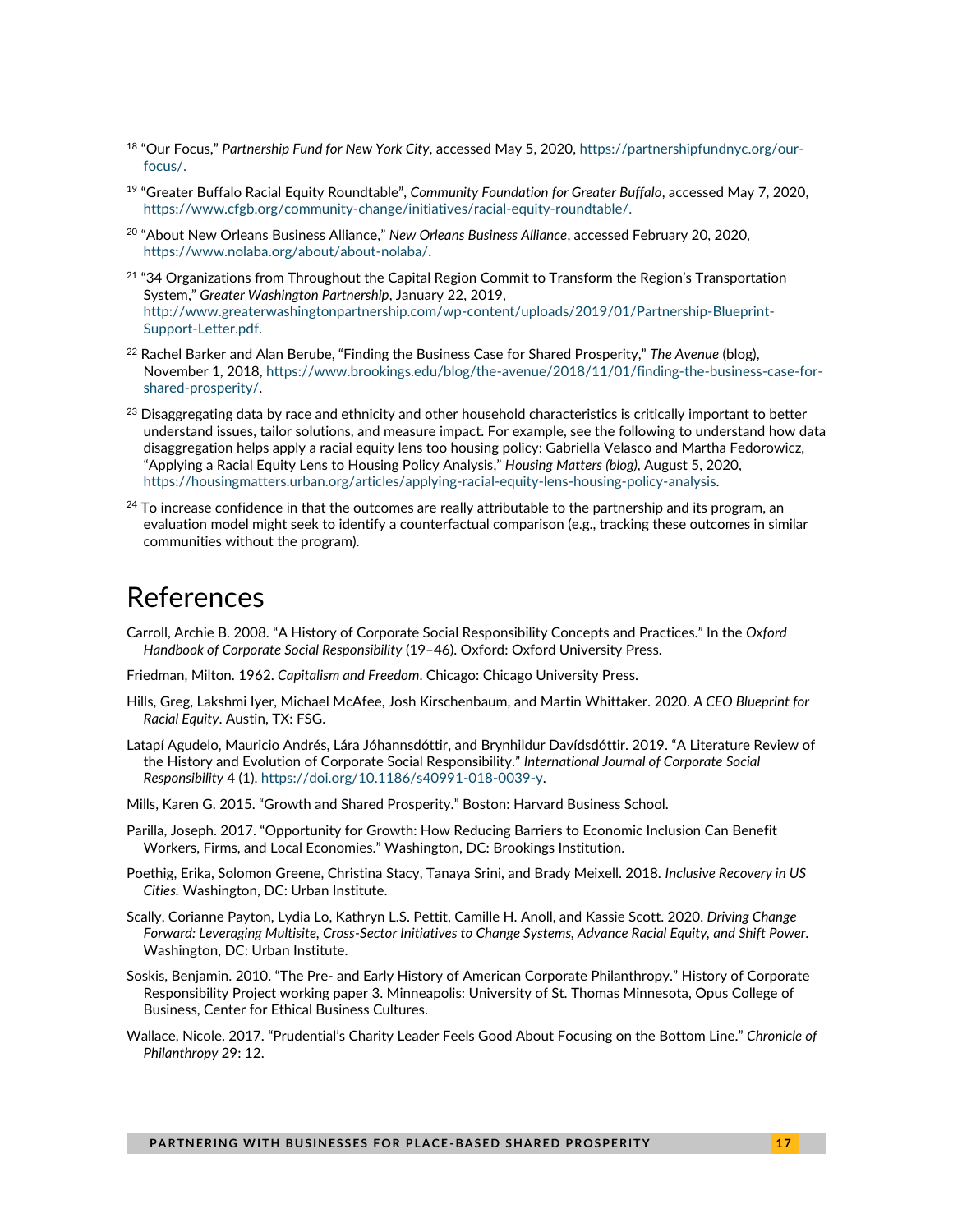# About the Authors

**Matthew Eldridge** is a policy program manager in the Research to Action Lab at the Urban Institute. His domestic and international research, policy, and technical assistance projects primarily focus on how innovative funding and investing models can yield improved social, environmental, and economic impacts. His work has covered a variety of topics and approaches including pay for success/impact bonds, blended finance, performance-based contracting, impact investing, public-private partnerships, and international development finance. Prior to joining Urban, Matt spent two years consulting on financial regulations and three years at the World Bank working on corporate reform and helping manage the Bank's Central Asia portfolio. He holds a BA from Virginia Tech and an MSc from the London School of Economics and currently lives in New York City.

**Emily Bramhall** is a policy assistant in the Research to Action Lab, where she works on a variety of projects in the fields of education, workforce development, and inclusive growth. Before joining Urban, she worked with YouCAN, a high school summer program focused on promoting leadership and civic engagement in Buffalo, New York. Bramhall received her BS in policy analysis and management from Cornell University.

**Aaron Shroyer** is a policy associate with the Research to Action Lab. His project work involves advising foundations and local governments on policy and grantmaking strategies around the issues of housing and community development. His projects have included developing policy solutions that increase housing affordability and supporting local initiatives aimed at creating inclusive economies. Before joining Urban, Shroyer was a management fellow for the City of Kansas City, Missouri, focusing on projects related to economic development, housing and neighborhood development, sustainability, and performance management. Before that, he was a summer mayoral fellow within Mayor Rahm Emanuel's office in Chicago. Shroyer has a bachelor's degree in government and a master's degree in leadership and public policy, both from the University of Virginia.

**Marcela Montes** is a policy program manager in the Research to Action Lab. She works to ensure Urban's research is widely used by practitioners, advocates, and policymakers to improve economic mobility and inclusive growth in local communities. Montes manages Urban's engagement in the Shared Prosperity Partnership. Before joining Urban, Montes was a program manager in the Aspen Institute's Economic Opportunities Program, where she managed and contributed to multisite and multiyear research projects elevating the strategic approaches and outcomes of local nonprofit and community college–based workforce development programs and industry-focused intermediary organizations. Before that, Montes coordinated education projects at UnidosUS, including identifying promising practices for addressing the needs of Latino students in after-school programs. Montes received her BA in government and politics from the University of Maryland, College Park, and her MA in Latin American studies from Tulane University.